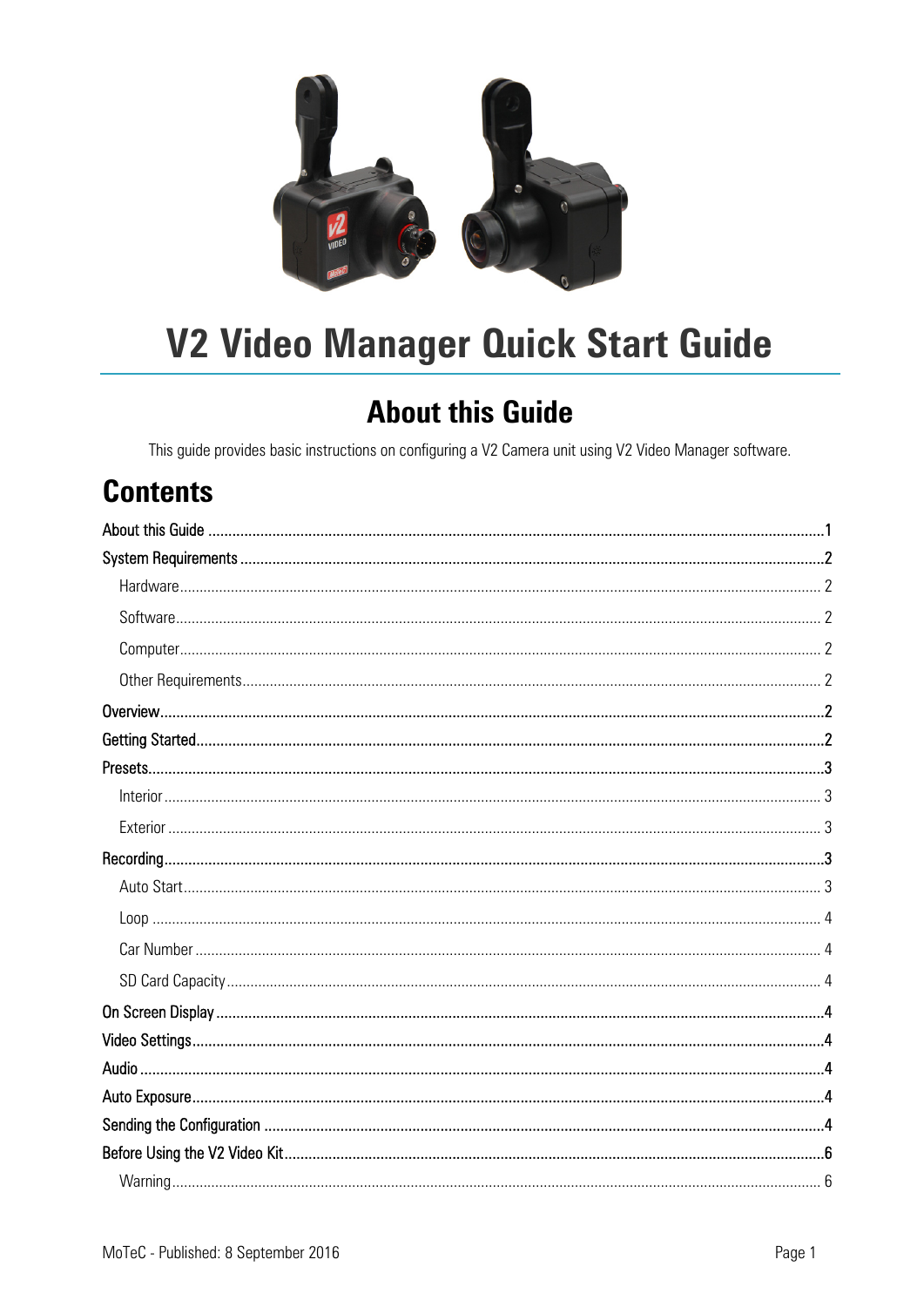### **System Requirements**

V2 Video Manager requires the following hardware and software.

#### **Hardware**

• V2 Camera Unit

#### **Software**

• V2 Video Manager v1.0 or later

#### **Computer**

- Operating system: Microsoft Windows 7 or above
- Screen resolution: 1366 x 768 or greater
- Micro SD or SD card reader (the V2 Video Kit is supplied with a Micro SD to SD card adaptor)

#### **Other Requirements**

Administrator privileges are required for installation

### **Overview**

V2 Video Manager software is designed for configuration of the V2 camera. It allows modification of the video resolution and settings, audio settings and the optional on screen display (gauges).

NOTE: Please read the section at the end of this document Before Using the V2 Video Kit prior to operation.

### **Getting Started**

Open V2 Video Manager and click on New.

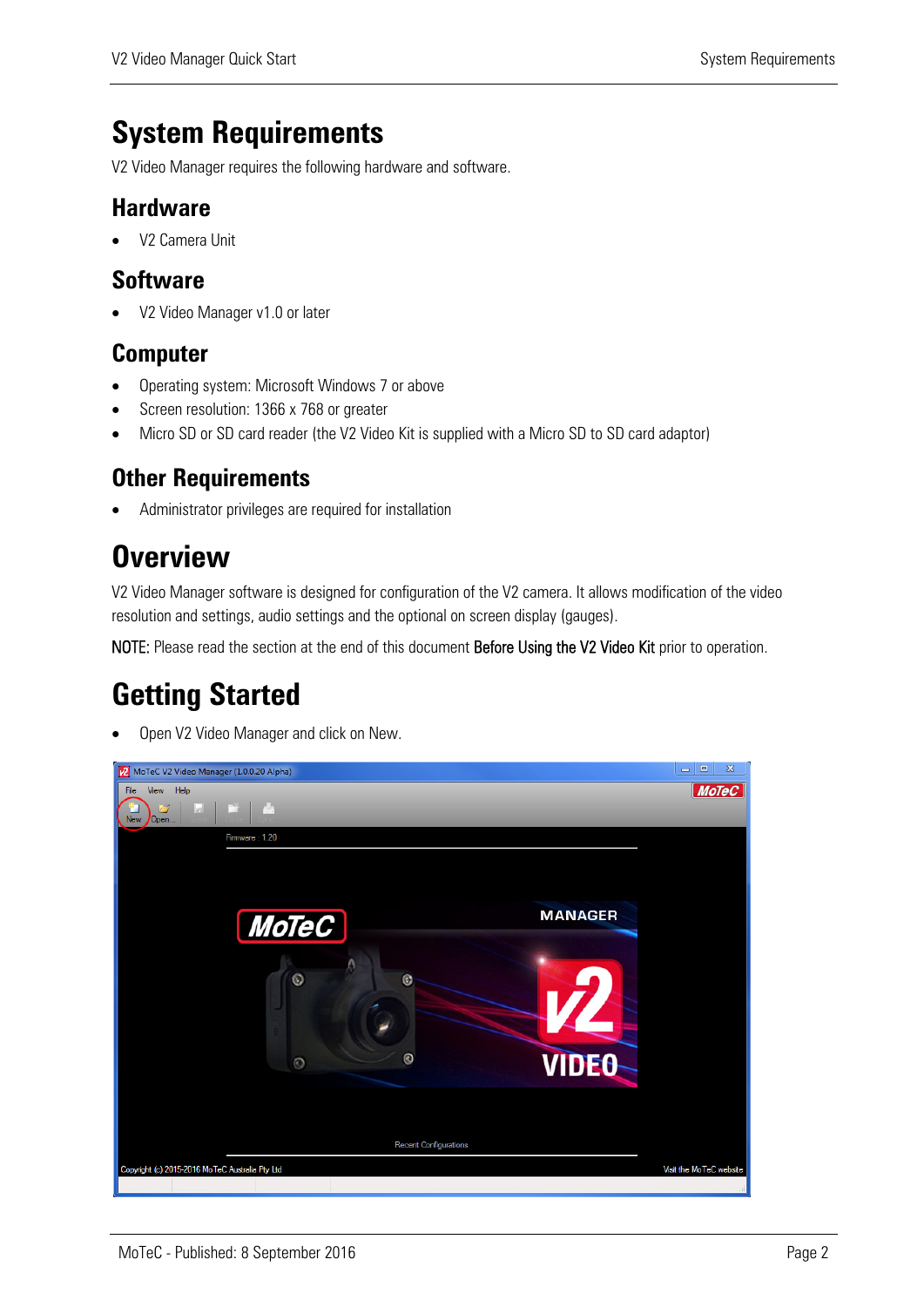

V2 Video Manager provides video, audio, CAN and On Screen Display settings for configuring the V2 camera.

*Note: The default setup screen uses a chequered block to represent the scale and position of the gauge set should it be selected (as shown above).* 

### **Presets**

#### **Interior**

Exposure settings are pre-configured for cameras mounted inside the vehicle behind the driver which show the steering wheel/drivers hands and action out the front of the vehicle.

#### **Exterior**

Exposure settings are pre-configured for cameras mounted close to the windscreen which show only the action out the front of the vehicle.

### **Recording**

#### **Auto Start**

When auto start is selected, the V2 will start recording as soon as it is powered up. If left unselected, the V2 will use the conditions specified to start and stop recording. CAN must be enabled if auto start is not selected.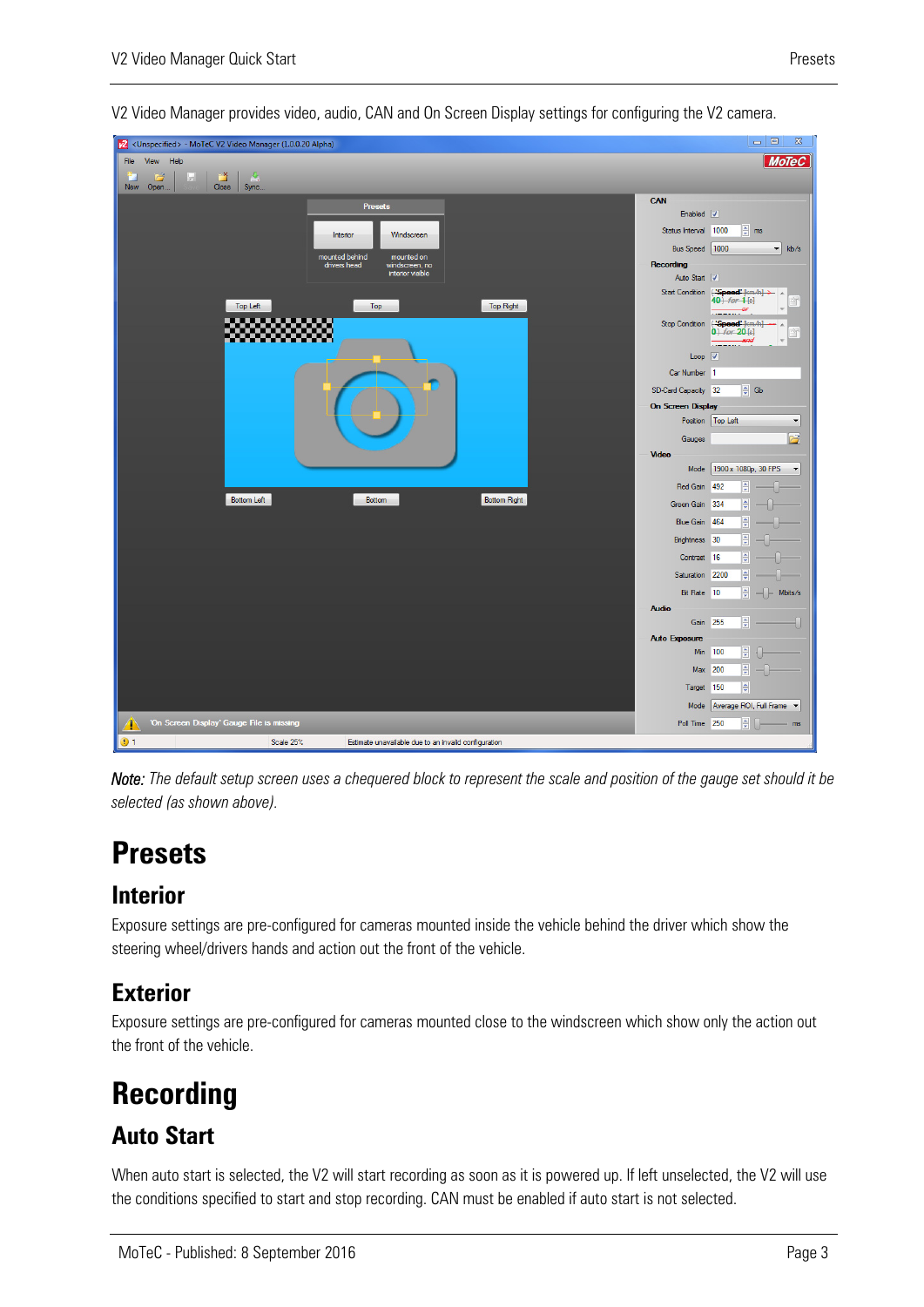#### **Loop**

When the loop function is checked, the V2 will overwrite the oldest video with new footage if the SD card becomes full. This ensures you will always have the latest footage.

#### **Car Number**

Set the car number that is used in the video file name.

#### **SD Card Capacity**

This calculates the estimated available recording time that is displayed at the bottom of the Manager.

# **On Screen Display**

Select the type and position of the on screen gauges. The position can also be switched using the 6 buttons on the setup screen.

# **Video Settings**

The resolution, colour gains, brightness, contrast, saturation and bit rate are configured here.

# **Audio**

The audio gain can be adjusted, however, the default auto gain setting of 255 should be left unchanged unless special circumstances require it.

# **Auto Exposure**

Set the target AE value and the available range for exposure adjustment. The AE mode can also be modified to change how the V2 weights its AE calculations.

For AE modes that have Average ROI (Regions of Interest) you can drag and resize the target window to suit where the camera is pointed and how you want your video exposed.

- Average ROI Averages the light information coming from a frame portion in the user defined window.
- Average ROI, Full Frame Averages the light information coming from the entire frame with emphasis placed on the user defined window.
- Average Full Frame Averages the light information coming from the entire frame without any location based weighting.
- Average ROI, 5 Segments Divides the frame into six pieces and weights them to avoid backlight washout.

### **Sending the Configuration**

The V2 is configured via the Micro SD card that is also used for storing the recorded video.

- Insert the Micro SD card into the laptop, either directly or via the supplied Micro SD to SD card adaptor.
- Click the "Sync" button in V2 Video Manager.

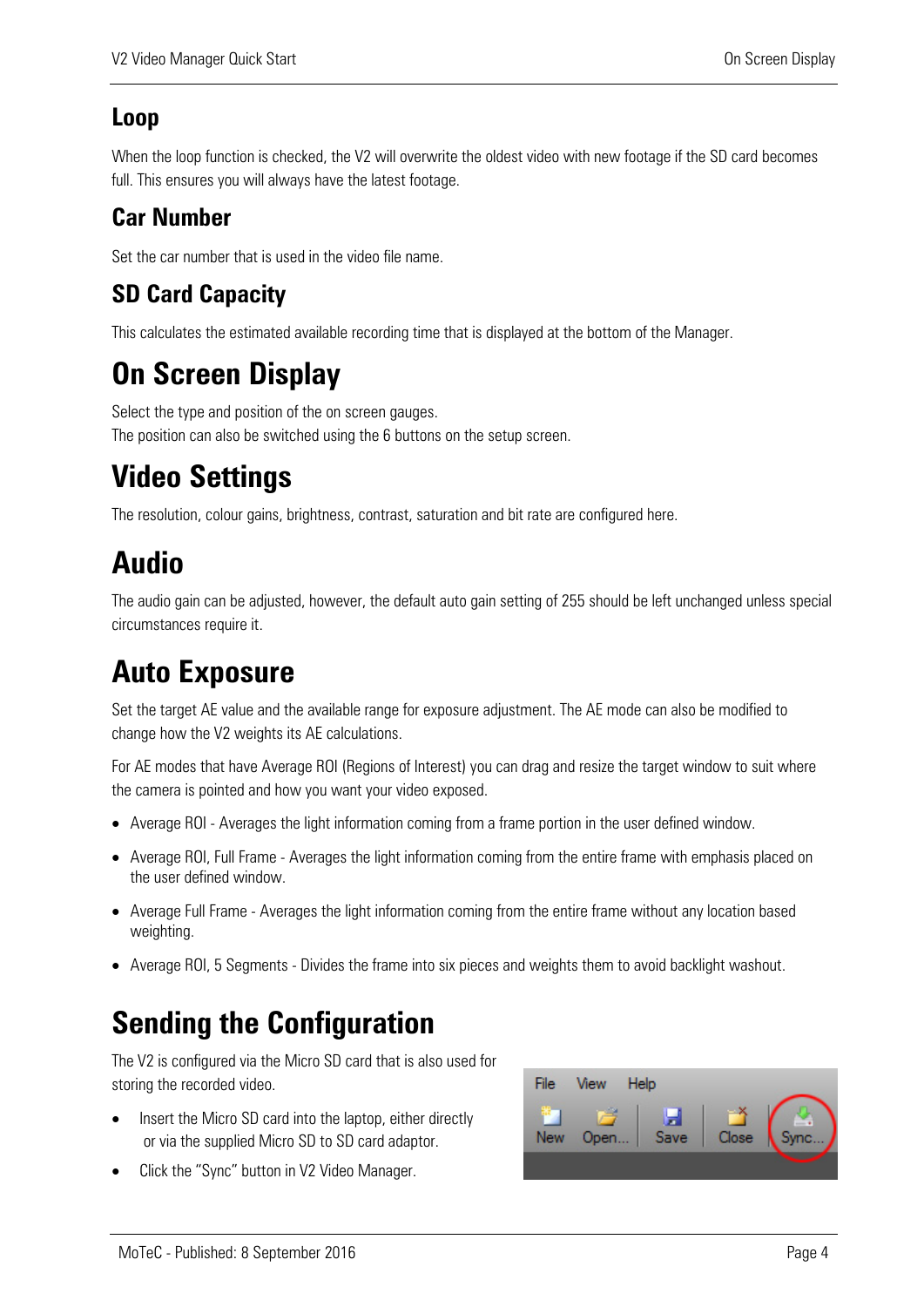You will be prompted to save the configuration.

Click Yes



• Save the project.



V2 Video Manager will detect available SD cards.

If more than one is present, select the correct one from the drop down menu and click Next.

| V2 Video unit Sync                                                                   |                  | ×            |
|--------------------------------------------------------------------------------------|------------------|--------------|
| Select V2 Video SD-Card<br>Select drive letter that belongs to the V2 Video SD-Card. |                  |              |
| Please remove the SD-Card from the V2 Video unit and insert it into your computer.   |                  |              |
|                                                                                      |                  |              |
|                                                                                      |                  |              |
| Select the V2 Video SD-Card drive                                                    | UNTITLED (F:)    | $\checkmark$ |
|                                                                                      |                  |              |
|                                                                                      |                  |              |
|                                                                                      | Next<br>$<$ Back | Cancel       |